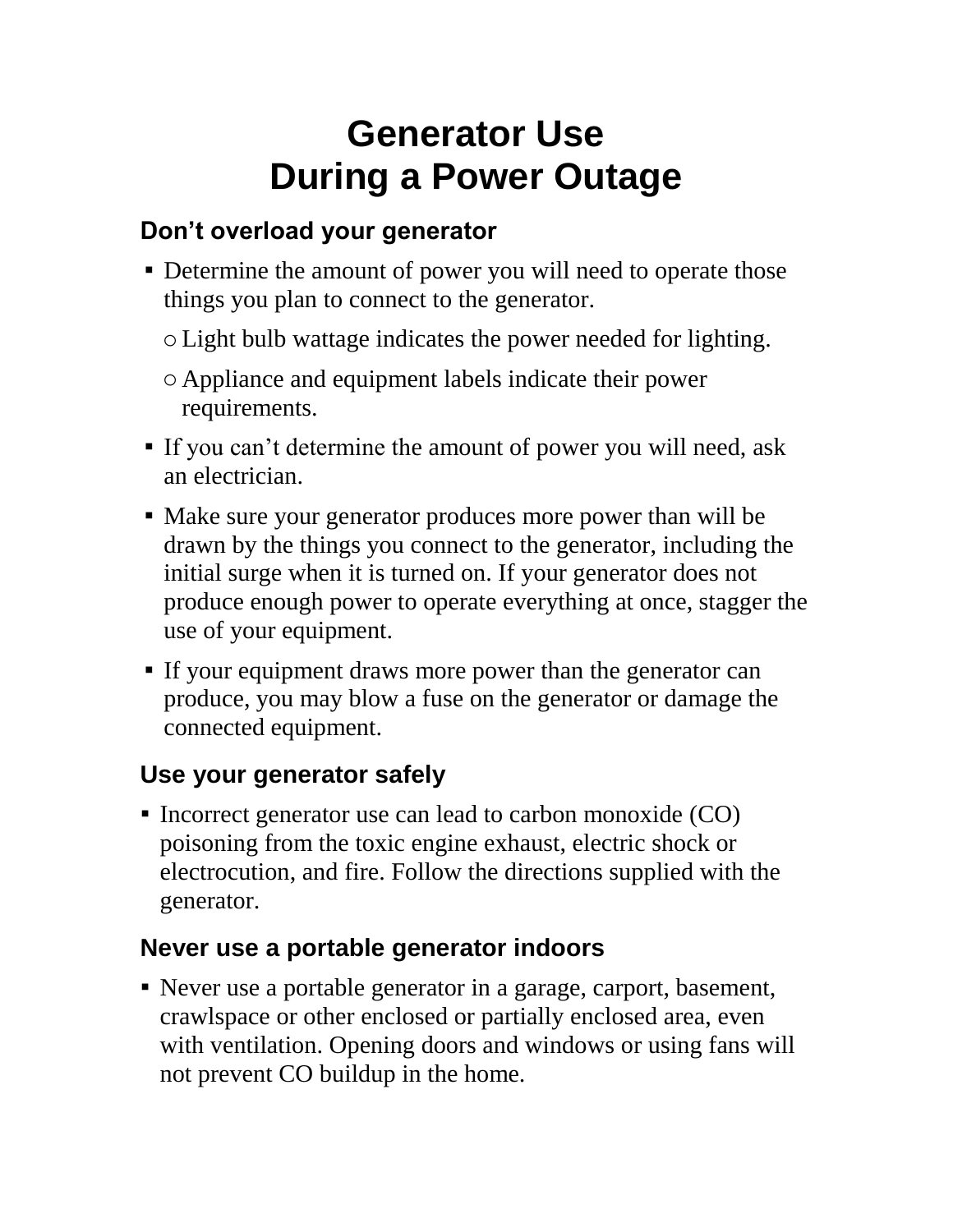- If you start to feel sick, dizzy or weak while using a generator, get to fresh air right away — do not delay!
- Install home CO alarms that are battery-operated or have battery back-up. Test batteries frequently and replace when needed.

#### **Using your generator outdoors**

- Place the generator away from windows, doors and vents that could allow CO to come indoors.
- Generators should be at least 20 feet away from buildings. Even 20 feet away, air flow patterns could still blow carbon monoxide into homes through attic vents, windows or doors, so it's very important to have a working carbon monoxide detector inside the home.
- To avoid electrocution, keep the generator dry. Do not use in rain or wet conditions. Operate it on a dry surface under an open canopy-like structure. Make sure your hands are dry before touching the generator.

## **Use and store generator fuel safely**

- Turn the generator off and let it cool before refueling. Gasoline spilled on hot engine parts could ignite.
- Store generator fuel in an approved safety can outside of living areas in a locked shed or other protected area. Local laws may restrict use or storage of fuel. Ask your local fire department for information.
- If you spill fuel or do not seal its container properly, invisible vapors can travel along the ground and be ignited by an appliance's pilot light or arcs from electric switches in the appliance.
- Use the type of fuel recommended in the generator instructions or on its label.

# **Connect your generator correctly**